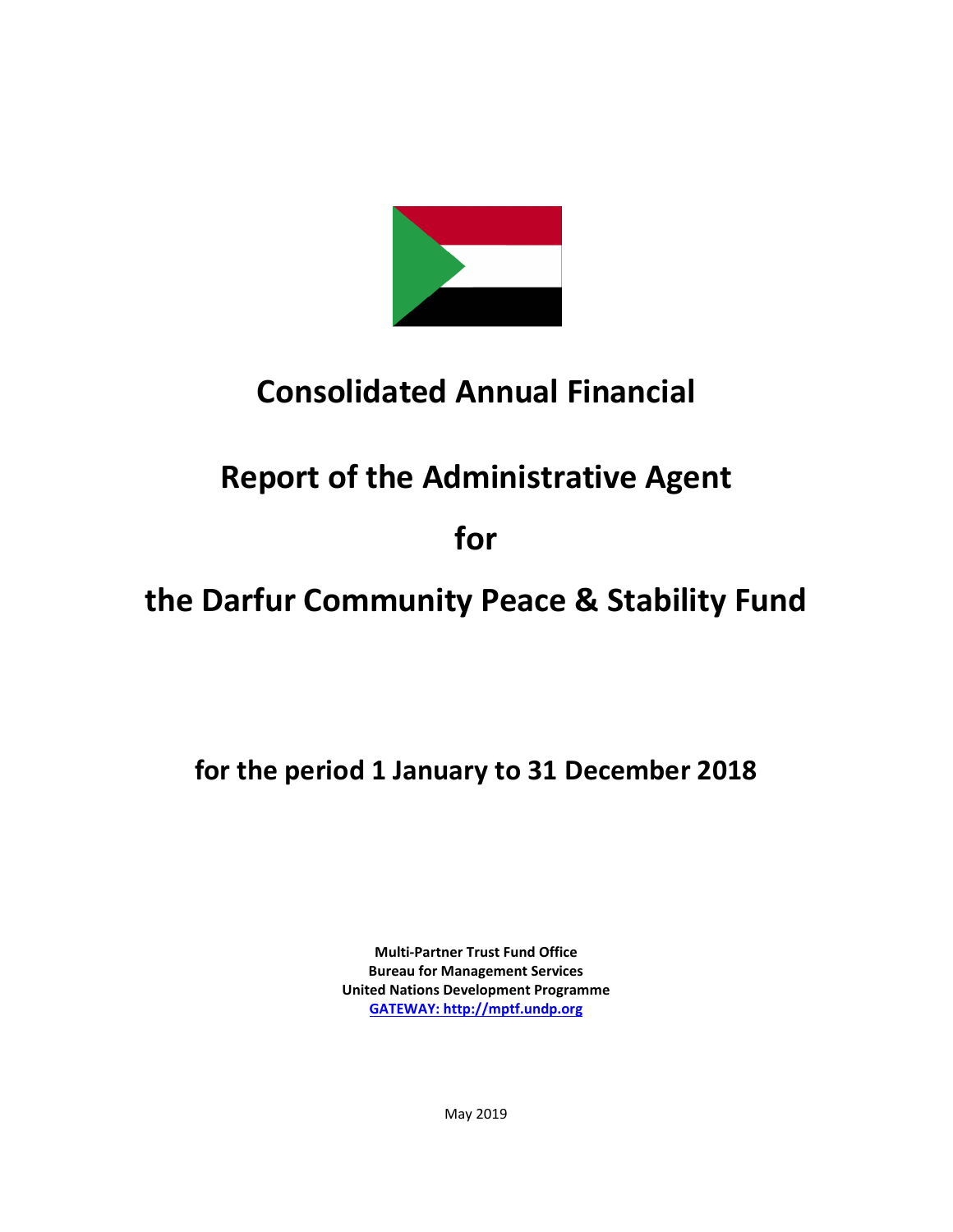# **PARTICIPATING ORGANIZATIONS CONTRIBUTORS**



Food and Agriculture Organization (FAO)



United Nations Development Programme (UNDP)



UN Centre for Human Settlement (UNHABITAT)

unicef<sup>®</sup>

United Nations Children's Fund (UNICEF)





DENMARK



Department for International Development (DFID)



GERMANY



ITALY



NETHERLANDS



NORWAY



Swedish International Development Cooperation Agency (SIDA)



SWITZERLAND



USAID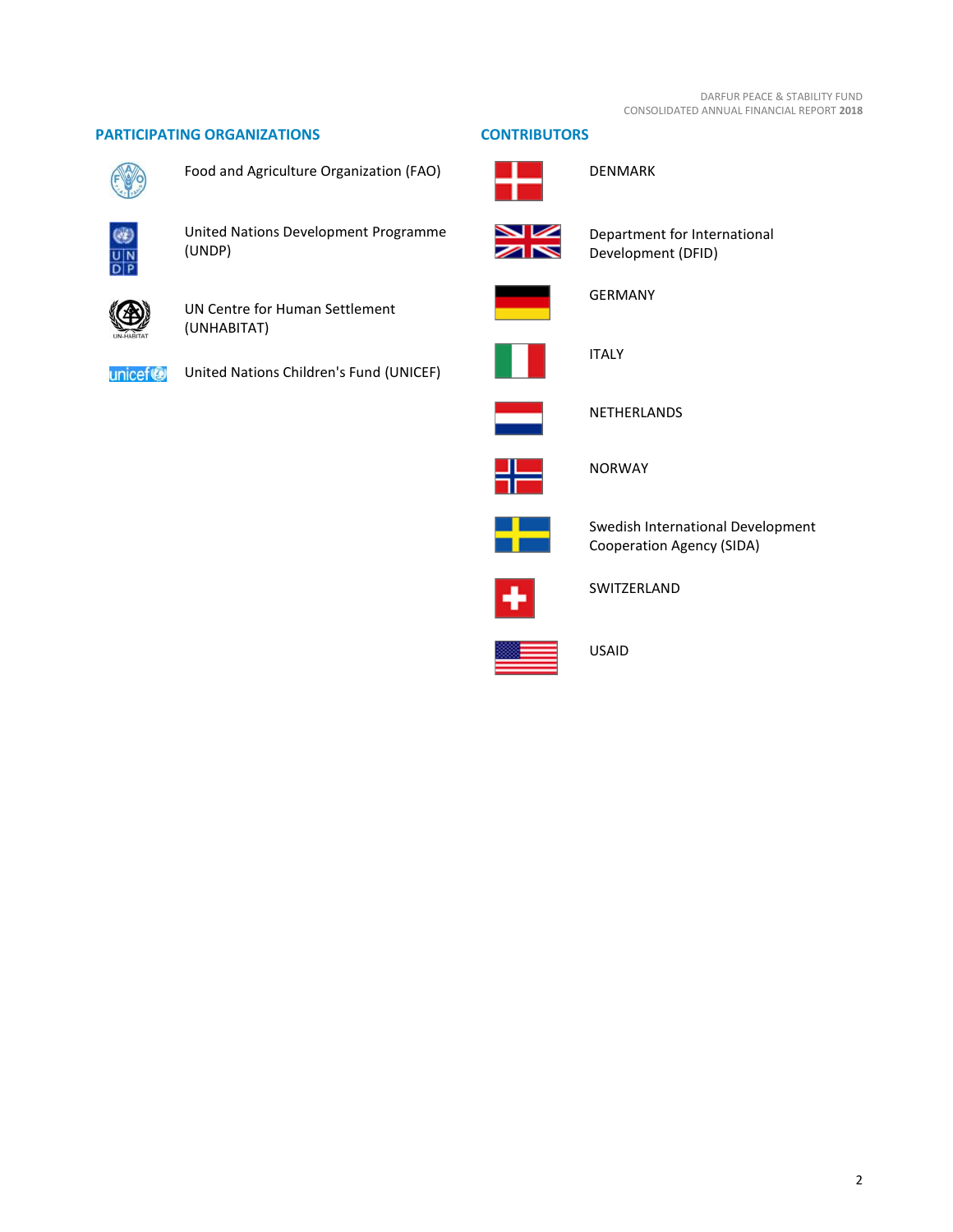# **DEFINITIONS**

## **Allocation**

Amount approved by the Steering Committee for a project/programme.

## **Approved Project/Programme**

A project/programme including budget, etc., that is approved by the Steering Committee for fund allocation purposes.

## **Contributor Commitment**

Amount(s) committed by a donor to a Fund in a signed Standard Administrative Arrangement with the UNDP Multi-Partner Trust Fund Office (MPTF Office), in its capacity as the Administrative Agent. A commitment may be paid or pending payment.

## **Contributor Deposit**

Cash deposit received by the MPTF Office for the Fund from a contributor in accordance with a signed Standard Administrative Arrangement.

## **Delivery Rate**

The percentage of funds that have been utilized, calculated by comparing expenditures reported by a Participating Organization against the 'net funded amount'.

## **Indirect Support Costs**

A general cost that cannot be directly related to any particular programme or activity of the Participating Organizations. UNDG policy establishes a fixed indirect cost rate of 7% of programmable costs.

### **Net Funded Amount**

Amount transferred to a Participating Organization less any refunds transferred back to the MPTF Office by a Participating Organization.

## **Participating Organization**

A UN Organization or other inter-governmental Organization that is an implementing partner in a Fund, as represented by signing a Memorandum of Understanding (MOU) with the MPTF Office for a particular Fund.

## **Project Expenditure**

The sum of expenses and/or expenditure reported by all Participating Organizations for a Fund irrespective of which basis of accounting each Participating Organization follows for donor reporting.

## **Project Financial Closure**

A project or programme is considered financially closed when all financial obligations of an operationally completed project or programme have been settled, and no further financial charges may be incurred.

#### **Project Operational Closure**

A project or programme is considered operationally closed when all programmatic activities for which Participating Organization(s) received funding have been completed.

#### **Project Start Date**

Date of transfer of first instalment from the MPTF Office to the Participating Organization.

## **Total Approved Budget**

This represents the cumulative amount of allocations approved by the Steering Committee.

#### **US Dollar Amount**

The financial data in the report is recorded in US Dollars and due to rounding off of numbers, the totals may not add up.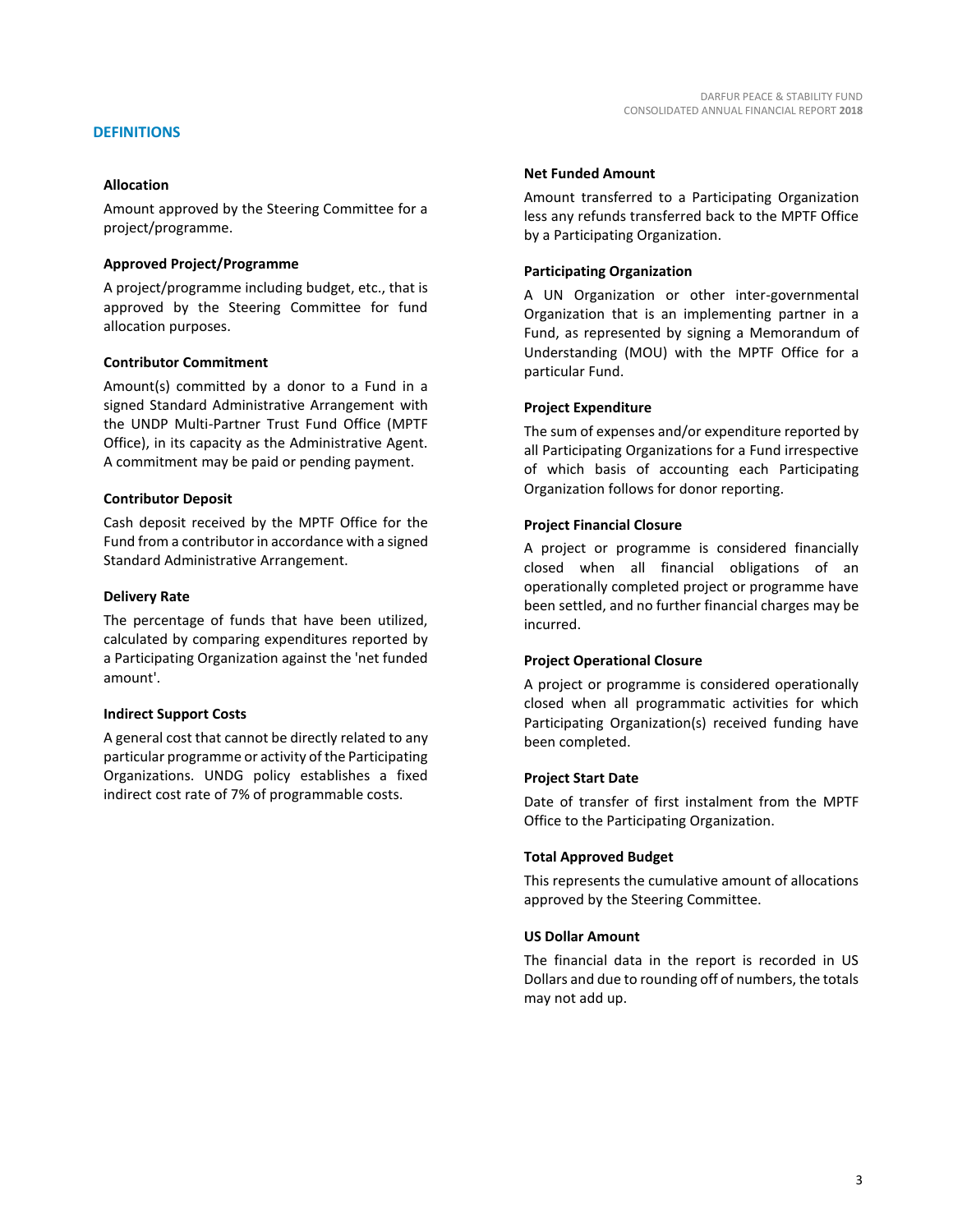# **TABLE OF CONTENTS**

| 10 |
|----|
| 14 |
|    |
|    |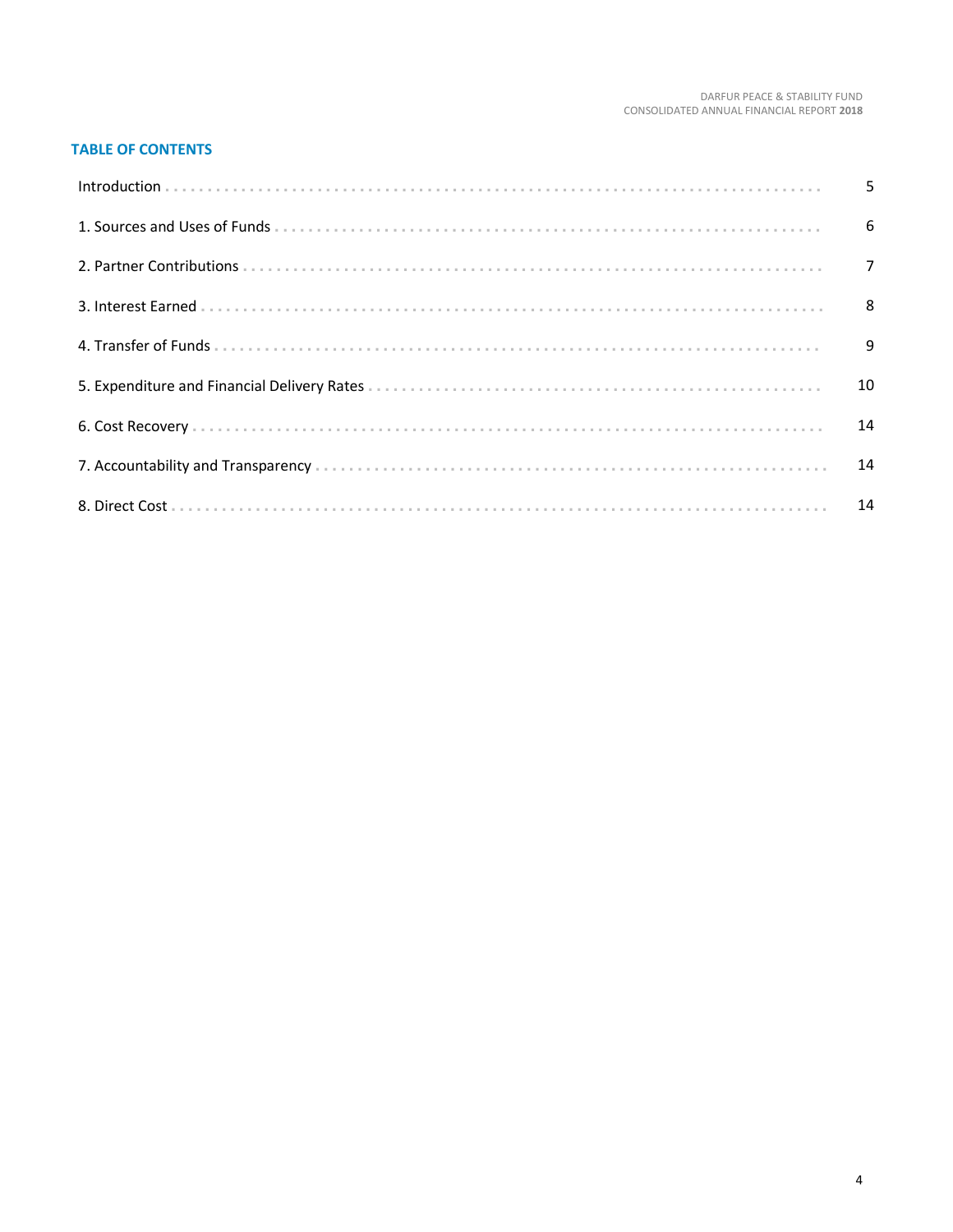# **INTRODUCTION**

This Consolidated Annual Financial Report of the **Darfur Community Peace & Stability Fund** is prepared by the United Nations Development Programme (UNDP) Multi-Partner Trust Fund Office (MPTF Office) in fulfillment of its obligations as Administrative Agent, as per the terms of Reference (TOR), the Memorandum of Understanding (MOU) signed between the UNDP MPTF Office and the Participating Organizations, and the Standard Administrative Arrangement (SAA) signed with contributors.

The MPTF Office, as Administrative Agent, is responsible for concluding an MOU with Participating Organizations and SAAs with contributors. It receives, administers and

manages contributions, and disburses these funds to the Participating Organizations. The Administrative Agent prepares and submits annual consolidated financial reports, as well as regular financial statements, for transmission to contributors.

This consolidated financial report covers the period 1 January to 31 December **2018** and provides financial data on progress made in the implementation of projects of the **Darfur Community Peace & Stability Fund**. It is posted on the MPTF Office GATEWAY [\(http://mptf.undp.org/factsheet/fund/DPS00\)](http://mptf.undp.org/factsheet/fund/DPS00).

The financial data in the report is recorded in US Dollars and due to rounding off of numbers, the totals may not add up.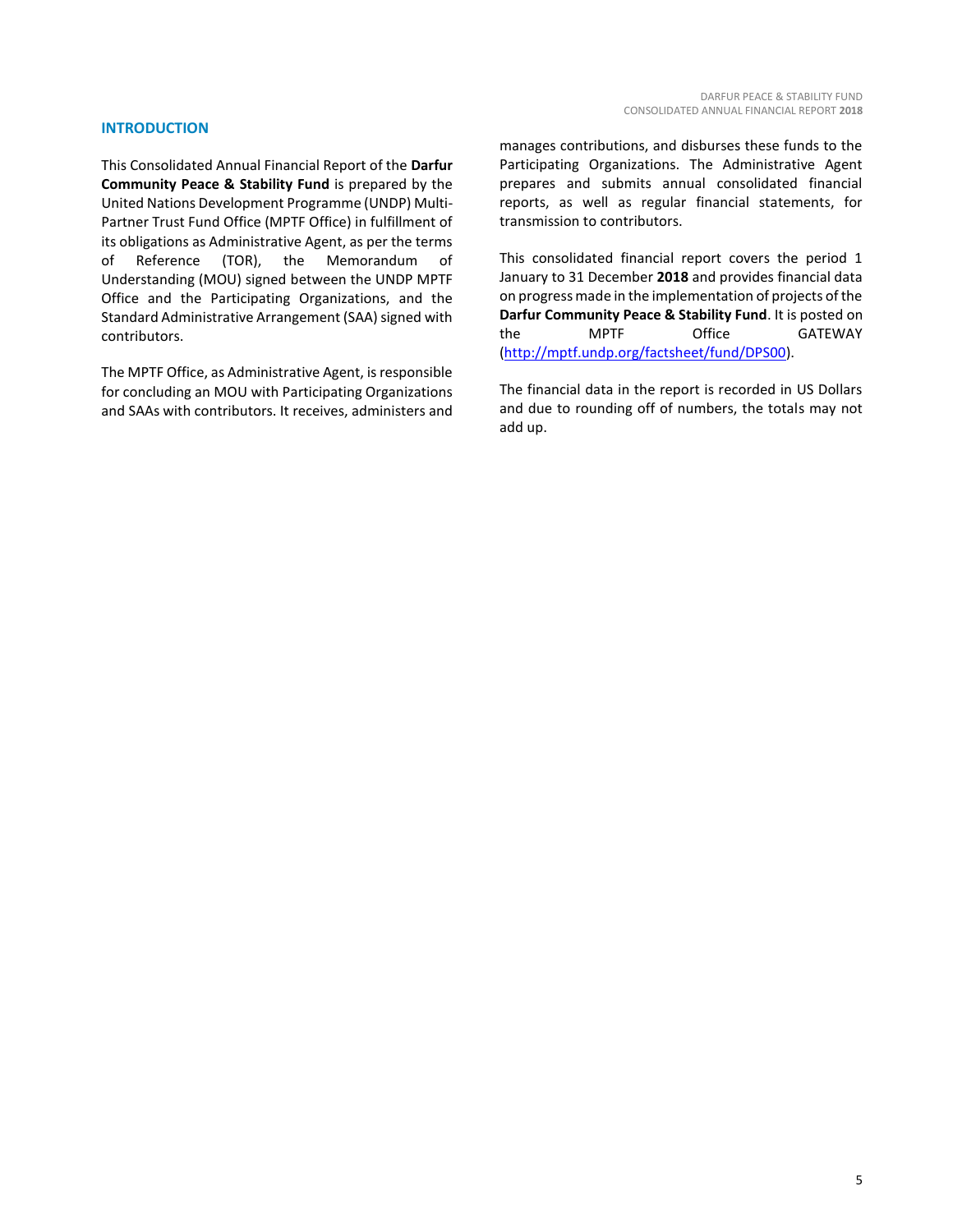## **2018 FINANCIAL PERFORMANCE**

This chapter presents financial data and analysis of the **Darfur Community Peace & Stability Fund** using the pass-through funding modality as of 31 December **2018**. Financial information for this Fund is also available on the MPTF Office GATEWAY, at the following address: [http://mptf.undp.org/factsheet/fund/DPS00.](http://mptf.undp.org/factsheet/fund/DPS00)

# **1. SOURCES AND USES OF FUNDS**

As of 31 December **2018**, **9** contributors deposited US\$ **91,128,990** in contributions and US\$ **946,444** was earned in interest.

The cumulative source of funds was US\$ **92,075,434** (see respectively, Tables 2 and 3).

Of this amount, US\$ **82,054,496** has been net funded to **5** Participating Organizations, of which US\$ **73,198,661** has been reported as expenditure. The Administrative Agent fee has been charged at the approved rate of 1% on deposits and amounts to US\$ **911,290**. Table 1 provides an overview of the overall sources, uses, and balance of the **Darfur Community Peace & Stability Fund** as of 31 December 2018.

#### **Table 1. Financial Overview, as of 31 December 2018 (in US Dollars)**

|                                                                 | <b>Annual 2017</b> | Annual 2018   | <b>Cumulative</b> |
|-----------------------------------------------------------------|--------------------|---------------|-------------------|
| <b>Sources of Funds</b>                                         |                    |               |                   |
| Contributions from donors                                       | 4,697,947          | 6,848,756     | 91,128,990        |
| Fund Earned Interest and Investment Income                      | 85,445             | 100,824       | 737,971           |
| Interest Income received from Participating Organizations       |                    |               | 208,472           |
| Refunds by Administrative Agent to Contributors                 |                    |               |                   |
| Fund balance transferred to another MDTF                        |                    |               |                   |
| Other Income                                                    |                    |               |                   |
| <b>Total: Sources of Funds</b>                                  | 4,783,392          | 6,949,580     | 92,075,434        |
| <b>Use of Funds</b>                                             |                    |               |                   |
| Transfers to Participating Organizations                        |                    | 7,052,278     | 74,688,166        |
| Refunds received from Participating Organizations               |                    | (6, 274)      | (2,854,374)       |
| <b>Net Funded Amount</b>                                        |                    | 7,046,003     | 71,833,792        |
| <b>Administrative Agent Fees</b>                                | 46,979             | 68,488        | 911,290           |
| Direct Costs: (Steering Committee, Secretariatetc.)             | 1,387,464          | 1,252,622     | 10,220,704        |
| <b>Bank Charges</b>                                             | 273                | 200           | 2,321             |
| <b>Other Expenditures</b>                                       |                    |               |                   |
| <b>Total: Uses of Funds</b>                                     | 1,434,717          | 8,367,313     | 82,968,107        |
| Change in Fund cash balance with Administrative Agent           | 3,348,675          | (1, 417, 732) | 9,107,327         |
| Opening Fund balance (1 January)                                | 7,176,384          | 10,525,059    |                   |
| <b>Closing Fund balance (31 December)</b>                       | 10,525,059         | 9,107,327     | 9,107,327         |
| Net Funded Amount (Includes Direct Cost)                        | 1,387,464          | 8,298,625     | 82,054,496        |
| Participating Organizations' Expenditure (Includes Direct Cost) | 10,241,990         | 4,237,729     | 73,198,661        |
| <b>Balance of Funds with Participating Organizations</b>        |                    |               | 8,855,835         |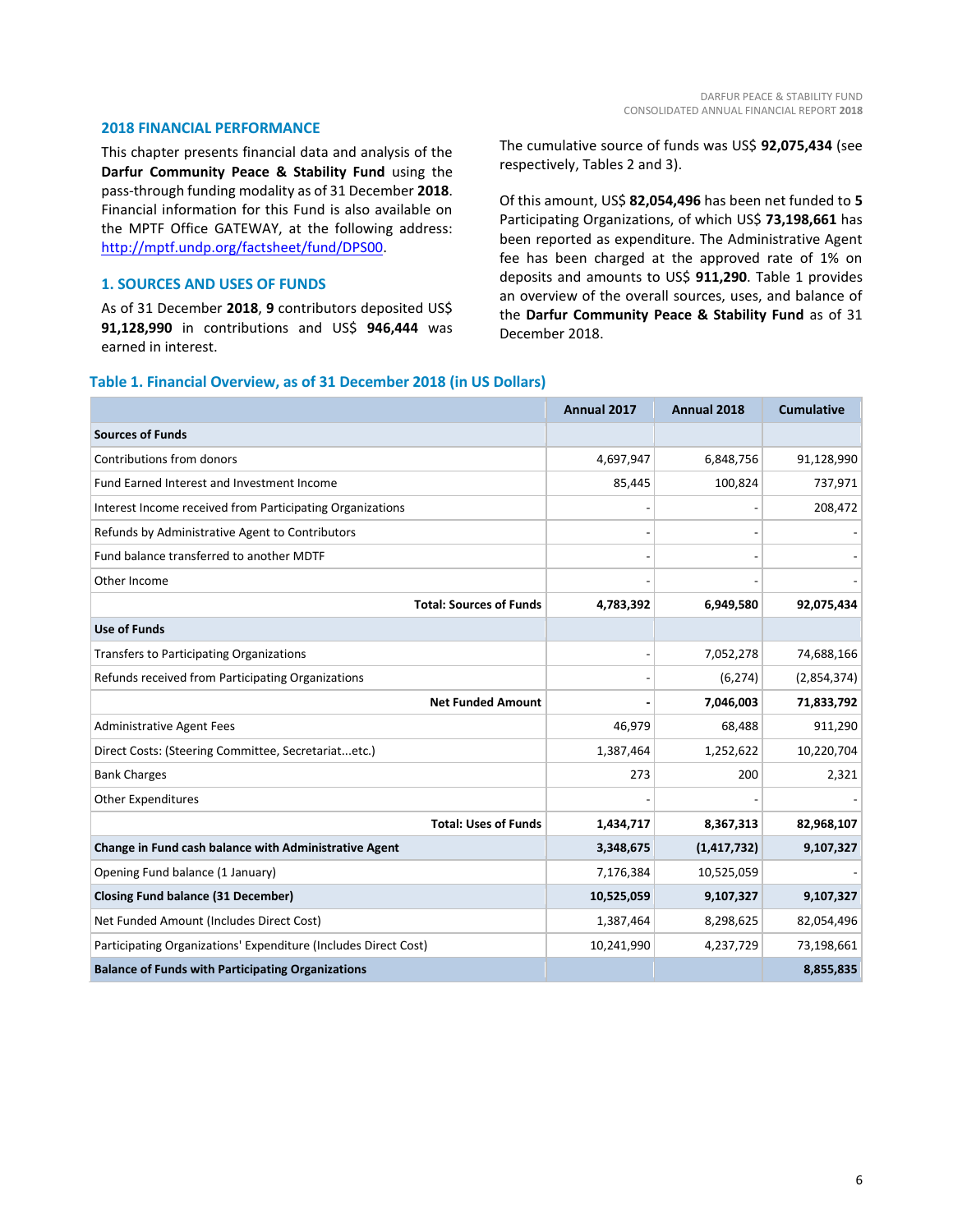# **2. PARTNER CONTRIBUTIONS**

Table 2 provides information on cumulative contributions received from all contributors to this Fund as of 31 December **2018**.

The **Darfur Community Peace & Stability Fund** is currently being financed by **9** contributors, as listed in the table below.

The table below includes commitments made up to 31 December **2018** through signed Standard Administrative Agreements, and deposits made through **2018**. It does not include commitments that were made to the fund beyond **2018**.

## **Table 2. Contributors' Commitments and Deposits, as of 31 December 2018 (in US Dollars)**

| <b>Contributors</b>                          | Total<br><b>Commitments</b> | <b>Prior Years</b><br>as of 31-Dec-2017<br><b>Deposits</b> | <b>Current Year</b><br><b>Jan-Dec-2018</b><br><b>Deposits</b> | <b>Total</b><br><b>Deposits</b> |
|----------------------------------------------|-----------------------------|------------------------------------------------------------|---------------------------------------------------------------|---------------------------------|
| <b>DENMARK</b>                               | 942,076                     | 942,076                                                    |                                                               | 942,076                         |
| DEPARTMENT FOR INT'L DEVELOPMENT (DFID)      | 18,320,793                  | 18,320,793                                                 |                                                               | 18,320,793                      |
| <b>GERMANY</b>                               | 3,103,750                   | 3,103,750                                                  |                                                               | 3,103,750                       |
| <b>ITALY</b>                                 | 2,556,800                   | 2,556,800                                                  |                                                               | 2,556,800                       |
| NETHERLANDS                                  | 20,000,000                  | 20,000,000                                                 |                                                               | 20,000,000                      |
| <b>NORWAY</b>                                | 12,786,857                  | 11,003,276                                                 | 1,783,581                                                     | 12,786,857                      |
| SWEDISH INT'L DEVELOPMENT COOPERATION (SIDA) | 17,448,701                  | 15,236,488                                                 | 2,212,213                                                     | 17,448,701                      |
| SWITZERLAND                                  | 3,359,001                   | 2,197,375                                                  | 1,161,626                                                     | 3,359,001                       |
| UNITED KINGDOM                               | 5,417,078                   | 3,725,741                                                  | 1,691,337                                                     | 5,417,078                       |
| <b>USAID</b>                                 | 7,193,935                   | 7,193,935                                                  |                                                               | 7,193,935                       |
| <b>Grand Total</b>                           | 91,128,990                  | 84,280,233                                                 | 6,848,756                                                     | 91,128,990                      |

# **Figure 1: Deposits by contributor, cumulative as of 31 December 2018**

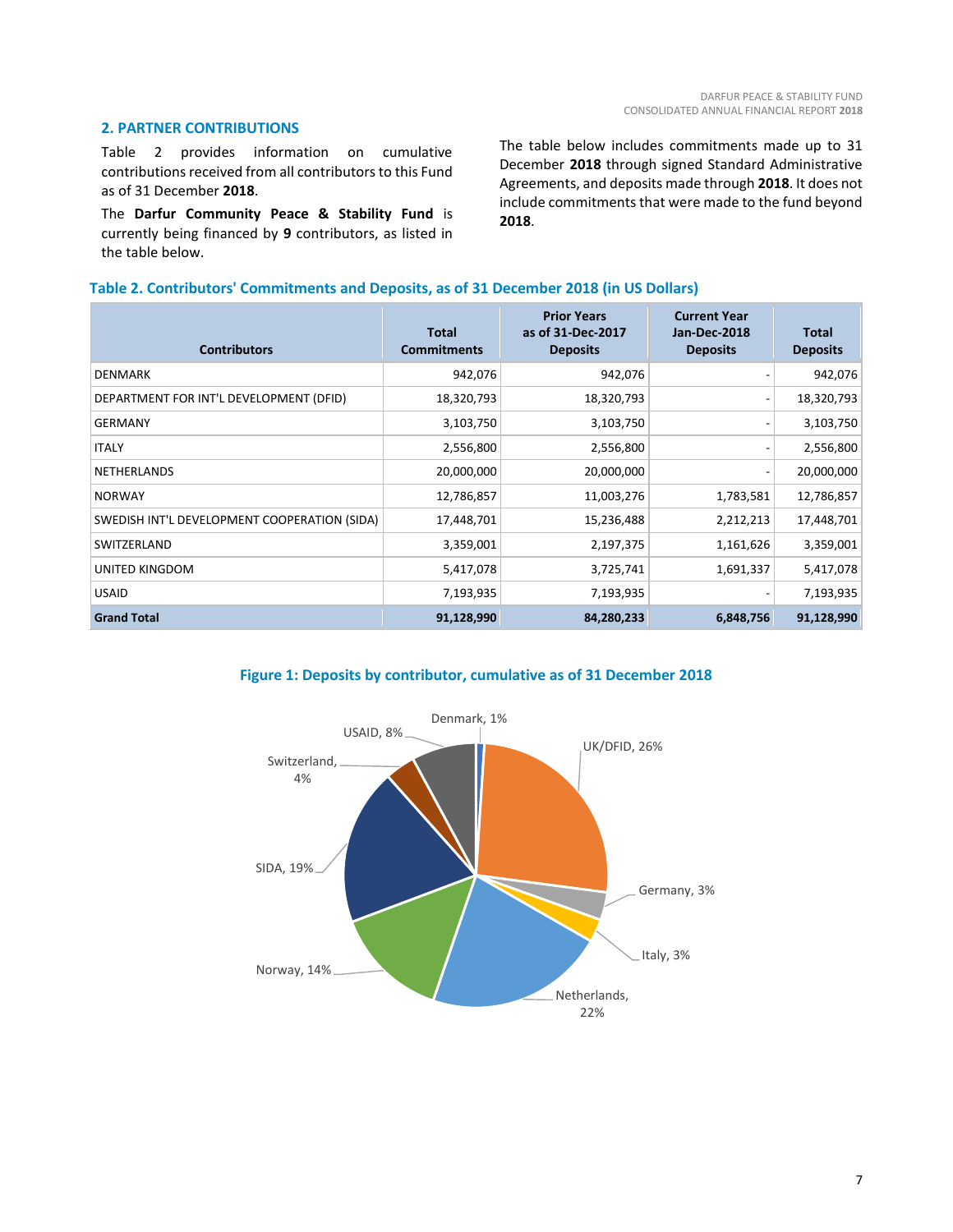# **3. INTEREST EARNED**

Interest income is earned in two ways: 1) on the balance of funds held by the Administrative Agent (Fund earned interest), and 2) on the balance of funds held by the Participating Organizations (Agency earned interest) where their Financial Regulations and Rules allow return of interest to the AA.

As of 31 December **2018**, Fund earned interest amounts to US\$ **737,971**.

Interest received from Participating Organizations amounts to US\$ **208,472**, bringing the cumulative interest received to US\$ **946,444**.

Details are provided in the table below.

## **Table 3. Sources of Interest and Investment Income, as of 31 December 2018 (in US Dollars)**

| <b>Interest Earned</b>                     | <b>Prior Years</b><br>as of 31-Dec-2017 | <b>Current Year</b><br>Jan-Dec-2018 | <b>Total</b> |
|--------------------------------------------|-----------------------------------------|-------------------------------------|--------------|
| <b>Administrative Agent</b>                |                                         |                                     |              |
| Fund Earned Interest and Investment Income | 637,147                                 | 100,824                             | 737,971      |
| <b>Total: Fund Earned Interest</b>         | 637,147                                 | 100,824                             | 737,971      |
| <b>Participating Organization</b>          |                                         |                                     |              |
| <b>FAO</b>                                 | 2,975                                   |                                     | 2,975        |
| NGO/UNDP                                   | 157,573                                 |                                     | 157,573      |
| <b>UNDP</b>                                | 47,925                                  |                                     | 47,925       |
| <b>Total: Agency earned interest</b>       | 208,472                                 |                                     | 208,472      |
| <b>Grand Total</b>                         | 845,620                                 | 100,824                             | 946,444      |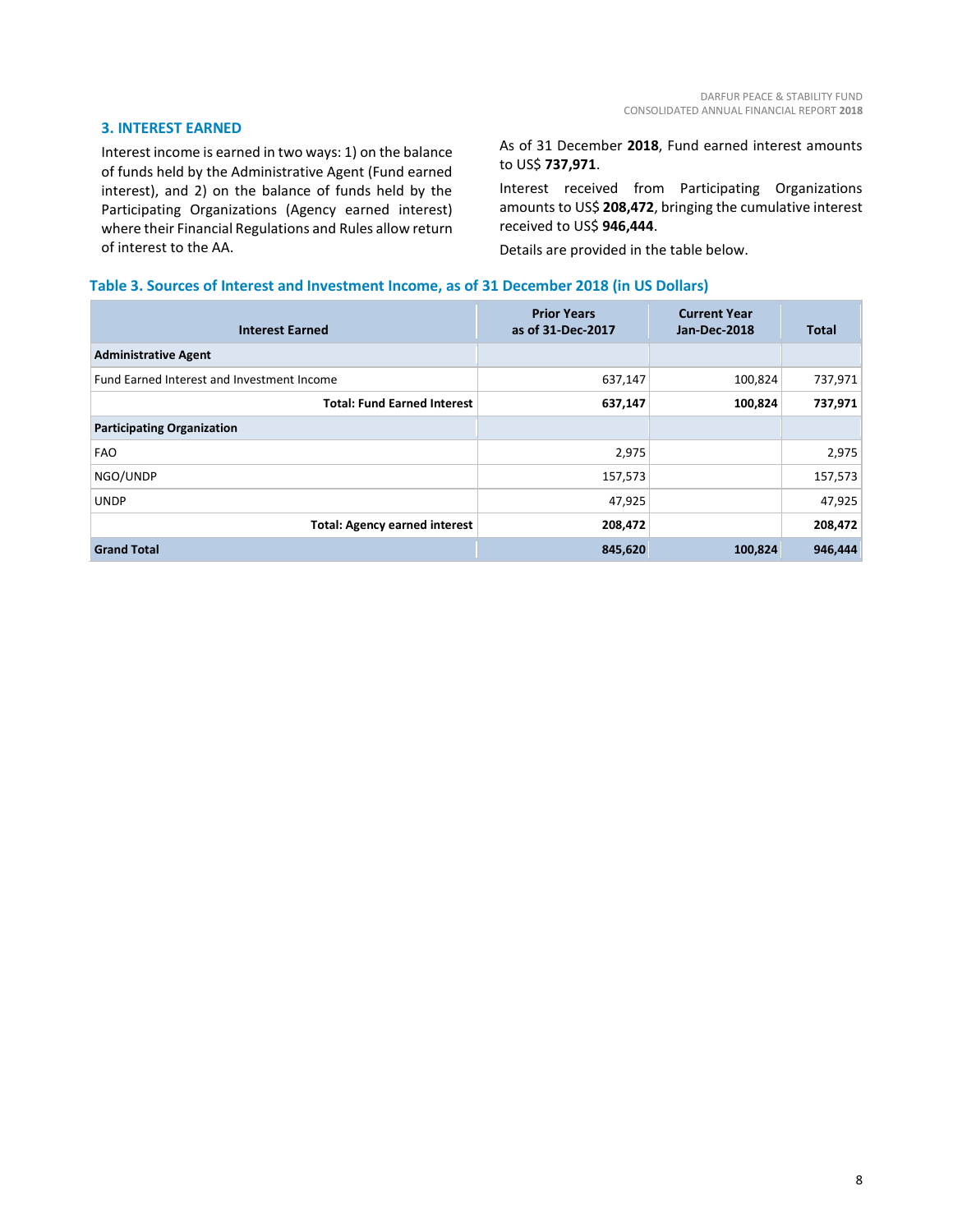# **4. TRANSFER OF FUNDS**

Allocations to Participating Organizations are approved by the Steering Committee and disbursed by the Administrative Agent. As of 31 December **2018**, the AA has transferred US\$ **74,688,166** to **5** Participating Organizations (see list below).

Table 4 provides additional information on the refunds received by the MPTF Office, and the net funded amount for each of the Participating Organizations.

**4.1 TRANSFER BY PARTICIPATING ORGANIZATION**

**Table 4. Transfer, Refund, and Net Funded Amount by Participating Organization, as of 31 December 2018 (in US Dollars)**

| <b>Participating</b> | Prior Years as of 31-Dec-2017 |                |                   | <b>Current Year Jan-Dec-2018</b> |                |                   | <b>Total</b>     |                |                   |
|----------------------|-------------------------------|----------------|-------------------|----------------------------------|----------------|-------------------|------------------|----------------|-------------------|
| Organization         | <b>Transfers</b>              | <b>Refunds</b> | <b>Net Funded</b> | <b>Transfers</b>                 | <b>Refunds</b> | <b>Net Funded</b> | <b>Transfers</b> | <b>Refunds</b> | <b>Net Funded</b> |
| <b>FAO</b>           | 2,000,000                     | (116, 820)     | 1,883,180         |                                  |                |                   | 2,000,000        | (116, 820)     | 1,883,180         |
| NGO/UNDP             | 59,244,586                    | (2,629,836)    | 56,614,751        | 6,452,278                        |                | 6,452,278         | 65,696,864       | (2,629,836)    | 63,067,028        |
| <b>UNDP</b>          | 2,265,998                     |                | 2,265,998         | 600,000                          |                | 600,000           | 2,865,998        |                | 2,865,998         |
| <b>UNHABITAT</b>     | 1,293,417                     |                | 1,293,417         |                                  |                |                   | 1,293,417        |                | 1,293,417         |
| <b>UNICEF</b>        | 2,831,887                     | (101,444)      | 2,730,443         |                                  | (6, 274)       | (6, 274)          | 2,831,887        | (107, 718)     | 2,724,169         |
| <b>Grand Total</b>   | 67,635,889                    | (2,848,100)    | 64,787,789        | 7,052,278                        | (6, 274)       | 7,046,003         | 74,688,166       | (2,854,374)    | 71,833,792        |

## **Figure 2: Transfers amount by Participating Organization for the period of 1 January to 31 December 2018**

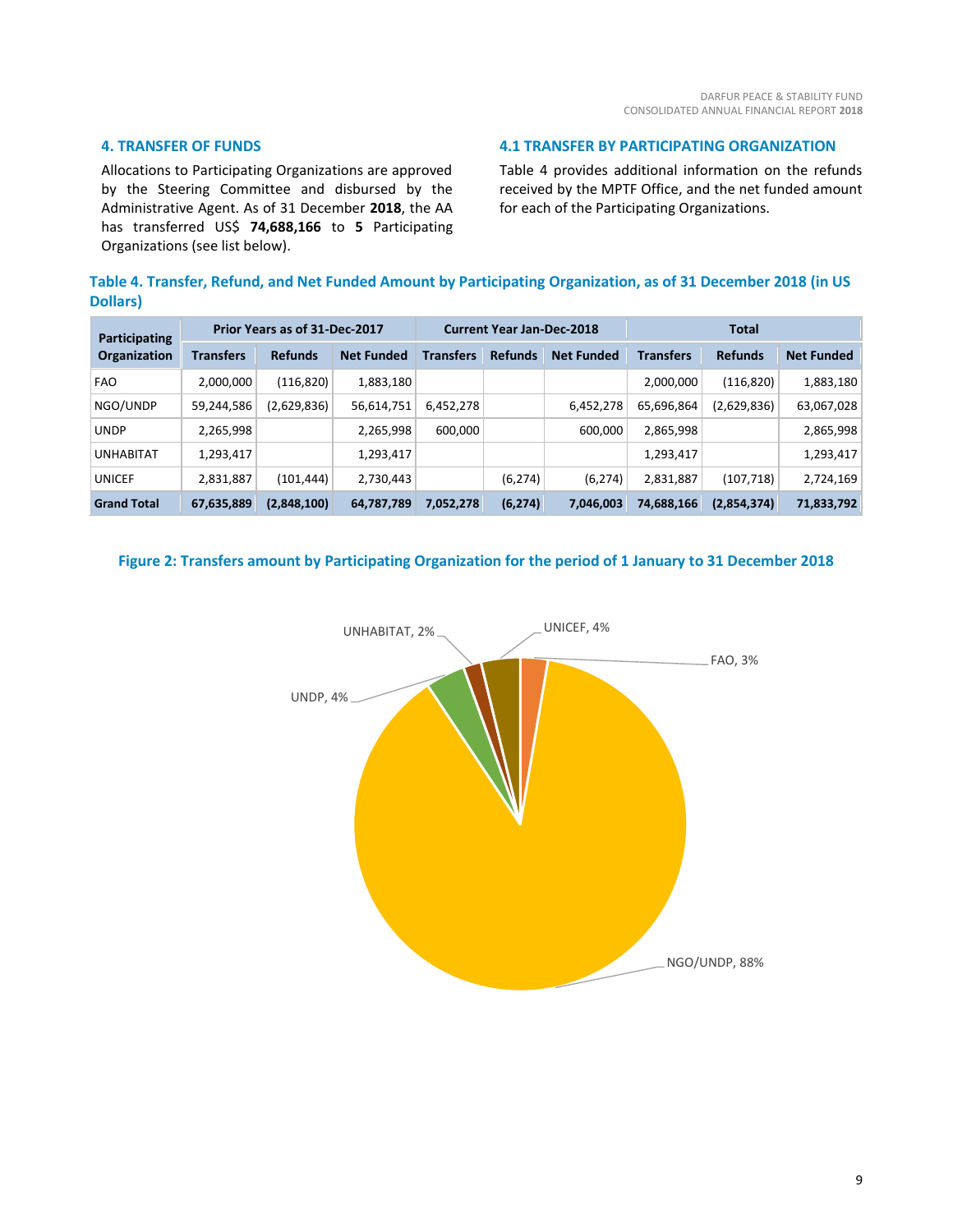## **5. EXPENDITURE AND FINANCIAL DELIVERY RATES**

All final expenditures reported for the year **2018** were submitted by the Headquarters of the Participating Organizations. These were consolidated by the MPTF Office.

Project expenditures are incurred and monitored by each Participating Organization, and are reported as per the agreed upon categories for inter-agency harmonized reporting. The reported expenditures were submitted via the MPTF Office's online expenditure reporting tool. The **2018** expenditure data has been posted on the MPTF Office GATEWAY at [http://mptf.undp.org/factsheet/fund/DPS00.](http://mptf.undp.org/factsheet/fund/DPS00)

## **5.1 EXPENDITURE REPORTED BY PARTICIPATING ORGANIZATION**

In **2018**, US\$ **7,046,003** was net funded to Participating Organizations, and US\$ **3,143,425** was reported in expenditure.

As shown in table below, the cumulative net funded amount is US\$ **71,833,792** and cumulative expenditures reported by the Participating Organizations amount to US\$ **65,476,776**. This equates to an overall Fund expenditure delivery rate of **91** percent.

The agencies with the three highest delivery rates are: FAO (100%), UNICEF (100%) and UNHABITAT (99.87%)

# **Table 5.1 Net Funded Amount, Reported Expenditure, and Financial Delivery by Participating Organization, as of 31 December 2018 (in US Dollars)**

|                               |                           |                                    | <b>Expenditure</b>                      |                                     |                   |                           |
|-------------------------------|---------------------------|------------------------------------|-----------------------------------------|-------------------------------------|-------------------|---------------------------|
| Participating<br>Organization | <b>Approved</b><br>Amount | <b>Net Funded</b><br><b>Amount</b> | <b>Prior Years</b><br>as of 31-Dec-2017 | <b>Current Year</b><br>Jan-Dec-2018 | <b>Cumulative</b> | <b>Delivery Rate</b><br>% |
| <b>FAO</b>                    | 2,000,000                 | 1,883,180                          | 1,883,180                               |                                     | 1,883,180         | 100.00                    |
| NGO/UNDP                      | 75,133,604                | 63,067,028                         | 53,992,921                              | 3,080,620                           | 57,073,541        | 90.50                     |
| <b>UNDP</b>                   | 2,865,998                 | 2,865,998                          | 2,318,783                               | 185,334                             | 2,504,117         | 87.37                     |
| <b>UNHABITAT</b>              | 1,293,417                 | 1,293,417                          | 1,414,299                               | (122, 529)                          | 1,291,770         | 99.87                     |
| <b>UNICEF</b>                 | 2,831,894                 | 2,724,169                          | 2,724,169                               |                                     | 2,724,169         | 100.00                    |
| <b>Grand Total</b>            | 84,124,914                | 71,833,792                         | 62,333,351                              | 3,143,425                           | 65,476,776        | 91.15                     |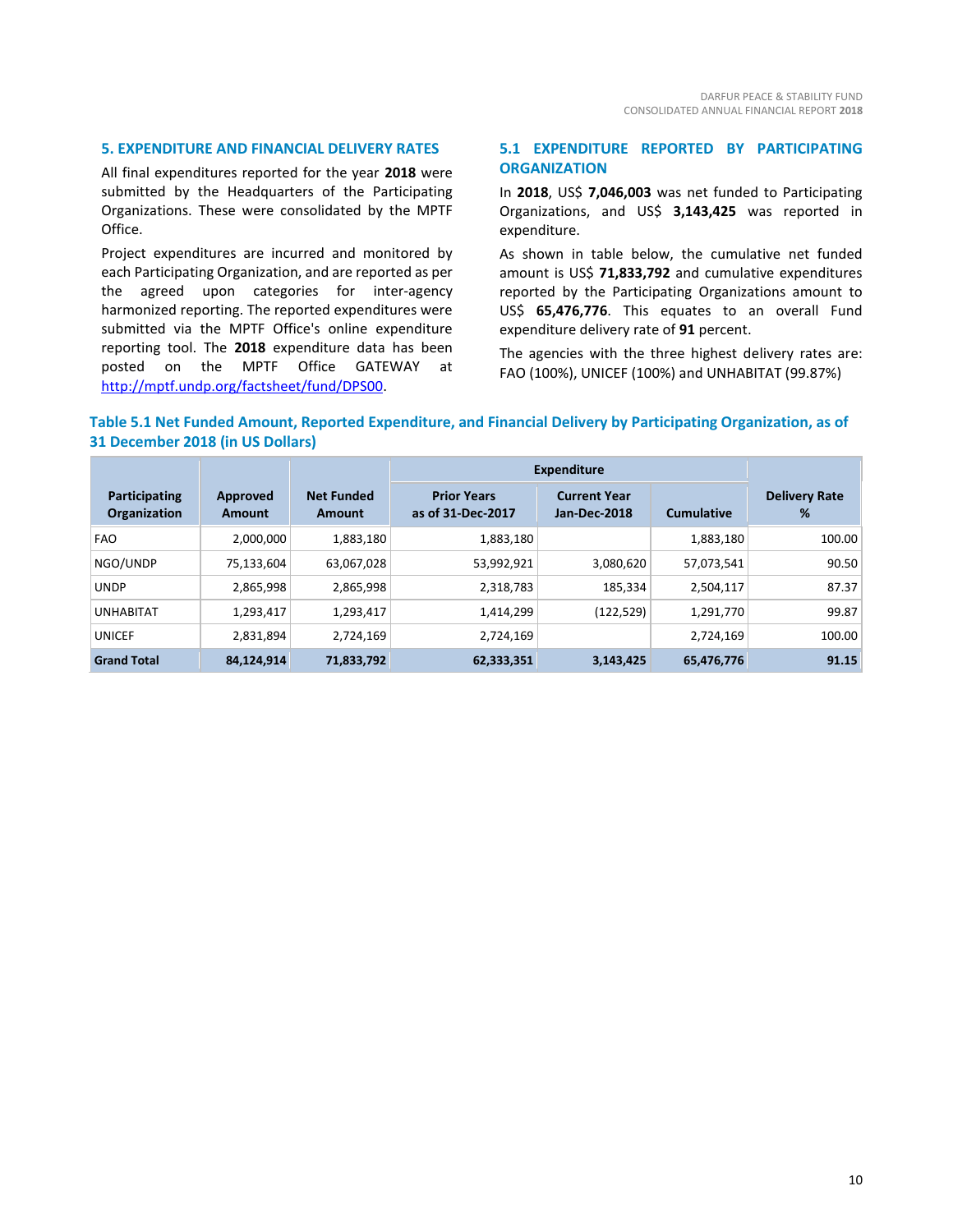# **5.2 EXPENDITURE BY PROJECT**

Г

Table 5 displays the net funded amounts, expenditures reported and the financial delivery rates by Participating Organization.

# **Table 5.2 Expenditure by Project within Sector, as of 31 December 2018 (in US Dollars)**

|                       | Sector / Project No. and Project Title | <b>Participating</b><br>Organization | Project<br><b>Status</b>    | <b>Total</b><br><b>Approved</b><br><b>Amount</b> | <b>Net Funded</b><br><b>Amount</b> | <b>Total</b><br><b>Expenditure</b> | <b>Delivery Rate</b><br>% |
|-----------------------|----------------------------------------|--------------------------------------|-----------------------------|--------------------------------------------------|------------------------------------|------------------------------------|---------------------------|
| <b>DCPSF Window 1</b> |                                        |                                      |                             |                                                  |                                    |                                    |                           |
| 00099752              | DCPSF 2015-UNDP/NGOs                   | NGO/UNDP                             | On Going                    | 6,298,688                                        | 6,298,688                          | 5,981,775                          | 94.97                     |
| 00100015              | DCPSF 2015 - Window I                  | NGO/UNDP                             | On Going                    | 4,800,776                                        |                                    |                                    | 0                         |
| 00100016              | DCPSF 2015 - Window II                 | NGO/UNDP                             | On Going                    | 1,497,911                                        |                                    |                                    | $\Omega$                  |
| 00108593              | DCRC Phase III                         | <b>UNDP</b>                          | On Going                    | 600,000                                          | 600,000                            | 185,334                            | 30.89                     |
| 00108816              | DCPSF/17-WV-INGO-4                     | NGO/UNDP                             | On Going                    | 641,027                                          | 641,027                            | 110,430                            | 17.23                     |
| 00108817              | DCPSF/17-CARE-INGO-1                   | NGO/UNDP                             | On Going                    | 642,000                                          | 642,000                            | 116,254                            | 18.11                     |
| 00108989              | DCPSF/17-ADRA-INGO-11                  | NGO/UNDP                             | On Going                    | 642,000                                          | 642,000                            | 265,694                            | 41.39                     |
| 00108990              | DCPSF/17-CRS-INGO-2                    | NGO/UNDP                             | On Going                    | 642,000                                          | 642,000                            | 151,464                            | 23.59                     |
| 00108991              | DCPSF/17-MCS-INGO-3                    | NGO/UNDP                             | On Going                    | 642,000                                          | 642,000                            | 96,300                             | 15.00                     |
| 00108992              | DCPSF/17-WHH-INGO-10                   | NGO/UNDP                             | On Going                    | 642,000                                          | 642,000                            | 121,726                            | 18.96                     |
| 00065141              | Darfur Comm. Peace                     | <b>FAO</b>                           | <b>Operationally Closed</b> | 2,000,000                                        | 1,883,180                          | 1,883,180                          | 100.00                    |
| 00065141              | Darfur Comm. Peace                     | <b>UNDP</b>                          | <b>Operationally Closed</b> | 1,766,090                                        | 1,766,090                          | 2,318,783                          | 131.29                    |
| 00065141              | Darfur Comm. Peace                     | <b>UNHABITAT</b>                     | <b>Operationally Closed</b> | 793,982                                          | 793,982                            | 792,335                            | 99.79                     |
| 00065141              | Darfur Comm. Peace                     | <b>UNICEF</b>                        | <b>Operationally Closed</b> | 2,831,894                                        | 2,724,169                          | 2,724,169                          | 100.00                    |
| 00072856              | Darfur - Managing Agent/NGOs           | NGO/UNDP                             | <b>Operationally Closed</b> | 47,186,762                                       | 42,082,702                         | 40,164,498                         | 95.44                     |
| 00090521              | DCPSF 2014 UN Agencies                 | NGO/UNDP                             | <b>Operationally Closed</b> | 663,828                                          |                                    |                                    | 0                         |
| 00090521              | DCPSF 2014 UN Agencies                 | <b>UNDP</b>                          | <b>Operationally Closed</b> | 499,908                                          | 499,908                            |                                    | $\Omega$                  |
| 00090521              | DCPSF 2014 UN Agencies                 | <b>UNHABITAT</b>                     | <b>Operationally Closed</b> | 499,435                                          | 499,435                            | 499,435                            | 100.00                    |
| 00090526              | DCPSF 2014-UNDP/NGOs                   | NGO/UNDP                             | <b>Operationally Closed</b> | 8,233,361                                        | 8,233,361                          | 9,199,746                          | 111.74                    |
|                       | <b>DCPSF Window 1: Total</b>           |                                      |                             | 81,523,663                                       | 69,232,542                         | 64,611,123                         | 93.32                     |
| <b>DCPSF Window 2</b> |                                        |                                      |                             |                                                  |                                    |                                    |                           |
| 00108812              | DCPSF/17-DPI-NGO-6                     | NGO/UNDP                             | On Going                    | 267,500                                          | 267,500                            | 207,286                            | 77.49                     |
| 00108813              | DCPSF/17-ERRADA-NGO-7                  | NGO/UNDP                             | On Going                    | 267,414                                          | 267,414                            | 110,063                            | 41.16                     |
| 00108814              | DCPSF/17-GAH-NGO-8                     | NGO/UNDP                             | On Going                    | 267,554                                          | 267,554                            | 88,681                             | 33.15                     |
| 00108815              | DCPSF/17-PBA-NGO-9                     | NGO/UNDP                             | On Going                    | 267,344                                          | 267,344                            | 105,673                            | 39.53                     |
| 00108986              | DCPSF/17-AJAWEED-NGO-12                | NGO/UNDP                             | On Going                    | 265,629                                          | 265,629                            | 66,588                             | 25.07                     |
| 00108987              | DCPSF/17-DDRA-NGO-5                    | NGO/UNDP                             | On Going                    | 265,360                                          | 265,360                            | 111,552                            | 42.04                     |
| 00108988              | DCPSF/17-DPI-NGO-13                    | NGO/UNDP                             | On Going                    | 90,950                                           | 90,950                             | 86,865                             | 95.51                     |
|                       | 00109368 DCPSF/17-RCDO-NGO-14          | NGO/UNDP                             | On Going                    | 267,500                                          | 267,500                            | 88,944                             | 33.25                     |
| 00113027              | DCPSF-GPI/18-CIS-INGO-1<br>Gender      | NGO/UNDP                             | On Going                    | 642,000                                          | 642,000                            |                                    | 0                         |
|                       | <b>DCPSF Window 2: Total</b>           |                                      |                             | 2,601,250                                        | 2,601,250                          | 865,653                            | 33.28                     |
|                       |                                        |                                      |                             |                                                  |                                    |                                    |                           |
| <b>Grand Total</b>    |                                        |                                      |                             | 84,124,914                                       | 71,833,792                         | 65,476,776                         | 91.15                     |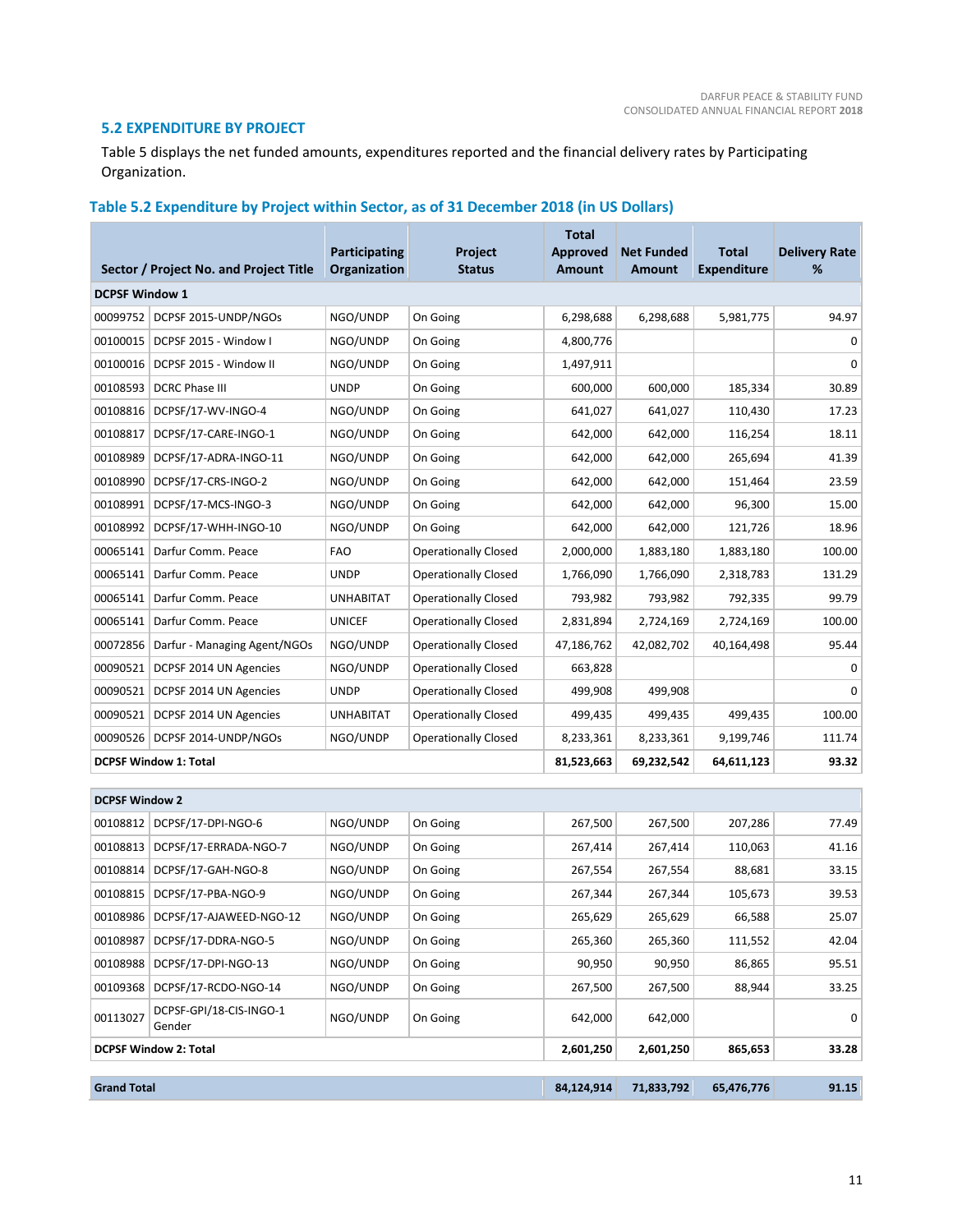# **5.3 EXPENDITURE BY PROJECT**

Table 5 displays the net funded amounts, expenditures reported and the financial delivery rates by Participating Organization.

# **Table 5.3 Expenditure by Project within Country, as of 31 December 2018 (in US Dollars)**

| <b>Country / Project No.and Project Title</b> |                                | <b>Participating</b><br><b>Organization</b> | <b>Approved</b><br><b>Amount</b> | <b>Net Funded</b><br><b>Amount</b> | <b>Expenditure</b> | <b>Delivery Rate</b><br>% |
|-----------------------------------------------|--------------------------------|---------------------------------------------|----------------------------------|------------------------------------|--------------------|---------------------------|
| Sudan                                         |                                |                                             |                                  |                                    |                    |                           |
| 00065141                                      | Darfur Comm. Peace Stability F | <b>FAO</b>                                  | 2,000,000                        | 1,883,180                          | 1,883,180          | 100.00                    |
| 00065141                                      | Darfur Comm. Peace Stability F | <b>UNDP</b>                                 | 1,766,090                        | 1,766,090                          | 2,318,783          | 131.29                    |
| 00065141                                      | Darfur Comm. Peace Stability F | <b>UNHABITAT</b>                            | 793,982                          | 793,982                            | 792,335            | 99.79                     |
| 00065141                                      | Darfur Comm. Peace Stability F | <b>UNICEF</b>                               | 2,831,894                        | 2,724,169                          | 2,724,169          | 100.00                    |
| 00072856                                      | Darfur - Managing Agent/NGOs   | NGO/UNDP                                    | 47,186,762                       | 42,082,702                         | 40,164,498         | 95.44                     |
| 00090521                                      | DCPSF 2014 UN Agencies         | NGO/UNDP                                    | 663,828                          |                                    |                    | 0                         |
| 00090521                                      | DCPSF 2014 UN Agencies         | <b>UNDP</b>                                 | 499,908                          | 499,908                            |                    | $\Omega$                  |
| 00090521                                      | DCPSF 2014 UN Agencies         | <b>UNHABITAT</b>                            | 499,435                          | 499,435                            | 499,435            | 100.00                    |
| 00090526                                      | DCPSF 2014-UNDP/NGOs           | NGO/UNDP                                    | 8,233,361                        | 8,233,361                          | 9,199,746          | 111.74                    |
| 00099752                                      | DCPSF 2015-UNDP/NGOs           | NGO/UNDP                                    | 6,298,688                        | 6,298,688                          | 5,981,775          | 94.97                     |
| 00100015                                      | DCPSF 2015 - Window I          | NGO/UNDP                                    | 4,800,776                        |                                    |                    | 0                         |
| 00100016                                      | DCPSF 2015 - Window II         | NGO/UNDP                                    | 1,497,911                        |                                    |                    | 0                         |
| 00108593                                      | <b>DCRC Phase III</b>          | <b>UNDP</b>                                 | 600,000                          | 600,000                            | 185,334            | 30.89                     |
| 00108812                                      | DCPSF/17-DPI-NGO-6             | NGO/UNDP                                    | 267,500                          | 267,500                            | 207,286            | 77.49                     |
| 00108813                                      | DCPSF/17-ERRADA-NGO-7          | NGO/UNDP                                    | 267,414                          | 267,414                            | 110,063            | 41.16                     |
| 00108814                                      | DCPSF/17-GAH-NGO-8             | NGO/UNDP                                    | 267,554                          | 267,554                            | 88,681             | 33.15                     |
| 00108815                                      | DCPSF/17-PBA-NGO-9             | NGO/UNDP                                    | 267,344                          | 267,344                            | 105,673            | 39.53                     |
| 00108816                                      | DCPSF/17-WV-INGO-4             | NGO/UNDP                                    | 641,027                          | 641,027                            | 110,430            | 17.23                     |
| 00108817                                      | DCPSF/17-CARE-INGO-1           | NGO/UNDP                                    | 642,000                          | 642,000                            | 116,254            | 18.11                     |
| 00108986                                      | DCPSF/17-AJAWEED-NGO-12        | NGO/UNDP                                    | 265,629                          | 265,629                            | 66,588             | 25.07                     |
| 00108987                                      | DCPSF/17-DDRA-NGO-5            | NGO/UNDP                                    | 265,360                          | 265,360                            | 111,552            | 42.04                     |
| 00108988                                      | DCPSF/17-DPI-NGO-13            | NGO/UNDP                                    | 90,950                           | 90,950                             | 86,865             | 95.51                     |
| 00108989                                      | DCPSF/17-ADRA-INGO-11          | NGO/UNDP                                    | 642,000                          | 642,000                            | 265,694            | 41.39                     |
| 00108990                                      | DCPSF/17-CRS-INGO-2            | NGO/UNDP                                    | 642,000                          | 642,000                            | 151,464            | 23.59                     |
| 00108991                                      | DCPSF/17-MCS-INGO-3            | NGO/UNDP                                    | 642,000                          | 642,000                            | 96,300             | 15.00                     |
| 00108992                                      | DCPSF/17-WHH-INGO-10           | NGO/UNDP                                    | 642,000                          | 642,000                            | 121,726            | 18.96                     |
| 00109368                                      | DCPSF/17-RCDO-NGO-14           | NGO/UNDP                                    | 267,500                          | 267,500                            | 88,944             | 33.25                     |
| 00113027                                      | DCPSF-GPI/18-CIS-INGO-1 Gender | NGO/UNDP                                    | 642,000                          | 642,000                            |                    | 0                         |
| Sudan Total                                   |                                |                                             | 84,124,914                       | 71,833,792                         | 65,476,776         | 91.15                     |
|                                               |                                |                                             |                                  |                                    |                    |                           |
| <b>Grand Total</b>                            |                                |                                             | 84,124,914                       | 71,833,792                         | 65,476,776         | 91.15                     |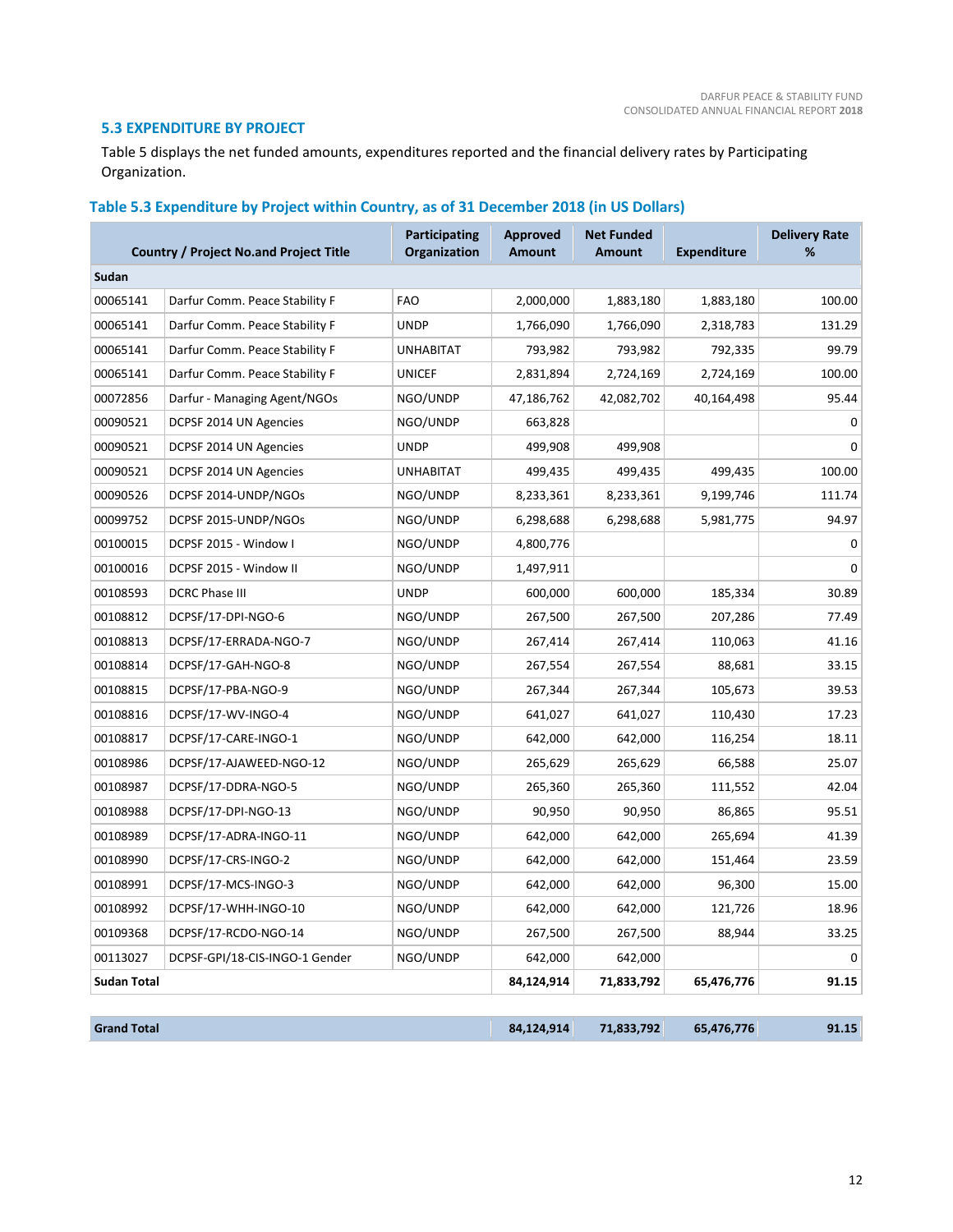## **5.4 EXPENDITURE REPORTED BY CATEGORY**

Project expenditures are incurred and monitored by each Participating Organization and are reported as per the agreed categories for inter-agency harmonized reporting. In 2006 the UN Development Group (UNDG) established six categories against which UN entities must report inter-agency project expenditures. Effective 1 January 2012, the UN Chief Executive Board (CEB) modified these categories as a result of IPSAS adoption to comprise eight categories. All expenditure incurred prior to 1 January 2012 have been reported in the old categories; post 1 January 2012 all expenditure are reported in the new eight categories. See table below.

### **2012 CEB Expense Categories**

- 1. Staff and personnel costs
- 2. Supplies, commodities and materials
- 3. Equipment, vehicles, furniture and depreciation
- 4. Contractual services
- 5. Travel
- 6. Transfers and grants
- 7. General operating expenses
- 8. Indirect costs

 $\overline{\phantom{a}}$  , and the set of the set of the set of the set of the set of the set of the set of the set of the set of the set of the set of the set of the set of the set of the set of the set of the set of the set of the s

#### **2006 UNDG Expense Categories**

- 1. Supplies, commodities, equipment & transport
- 2. Personnel
- 3. Training counterparts
- 4. Contracts
- 5. Other direct costs
- 6. Indirect costs

## **Table 5.4. Expenditure by UNDG Budget Category, as of 31 December 2018 (in US Dollars)**

|                                                      | <b>Expenditure</b>                      |                                            |               |                                                     |
|------------------------------------------------------|-----------------------------------------|--------------------------------------------|---------------|-----------------------------------------------------|
| Category                                             | <b>Prior Years</b><br>as of 31-Dec-2017 | <b>Current Year</b><br><b>Jan-Dec-2018</b> | <b>Total</b>  | <b>Percentage of Total</b><br><b>Programme Cost</b> |
| Supplies, Commodities, Equipment and Transport (Old) | 291,870                                 |                                            | 291,870       | 0.48                                                |
| Personnel (Old)                                      | 1,231,722                               |                                            | 1,231,722     | 2.01                                                |
| Training of Counterparts(Old)                        | 49,805                                  |                                            | 49,805        | 0.08                                                |
| Contracts (Old)                                      | 1,311,950                               |                                            | 1,311,950     | 2.14                                                |
| Other direct costs (Old)                             | 13,039,964                              |                                            | 13,039,964    | 21.27                                               |
| Staff & Personnel Cost (New)                         | 898,298                                 | 43,463                                     | 941,761       | 1.54                                                |
| Suppl, Comm, Materials (New)                         | 132,570                                 | 1,425                                      | 133,995       | 0.22                                                |
| Equip, Veh, Furn, Depn (New)                         | 8,945                                   | 19,751                                     | 28,697        | 0.05                                                |
| Contractual Services (New)                           | (580, 481)                              | 117,276                                    | (463, 205)    | (0.76)                                              |
| Travel (New)                                         | 288,025                                 | 150,745                                    | 438,770       | 0.72                                                |
| Transfers and Grants (New)                           | 47,879,292                              | 2,689,682                                  | 50,568,974    | 82.48                                               |
| <b>General Operating (New)</b>                       | (6, 175, 063)                           | (85, 447)                                  | (6, 260, 510) | (10.21)                                             |
| <b>Programme Costs Total</b>                         | 58,376,898                              | 2,936,895                                  | 61,313,793    | 100.00                                              |
| <sup>1</sup> Indirect Support Costs Total            | 3,956,453                               | 206,530                                    | 4,162,983     | 6.79                                                |
| <b>Total</b>                                         | 62,333,351                              | 3,143,425                                  | 65,476,776    |                                                     |

**1 Indirect Support Costs** charged by Participating Organization, based on their financial regulations, can be deducted upfront or at a later stage during implementation. The percentage may therefore appear to exceed the 7% agreed-upon for on-going projects. Once projects are financially closed, this number is not to exceed 7%.